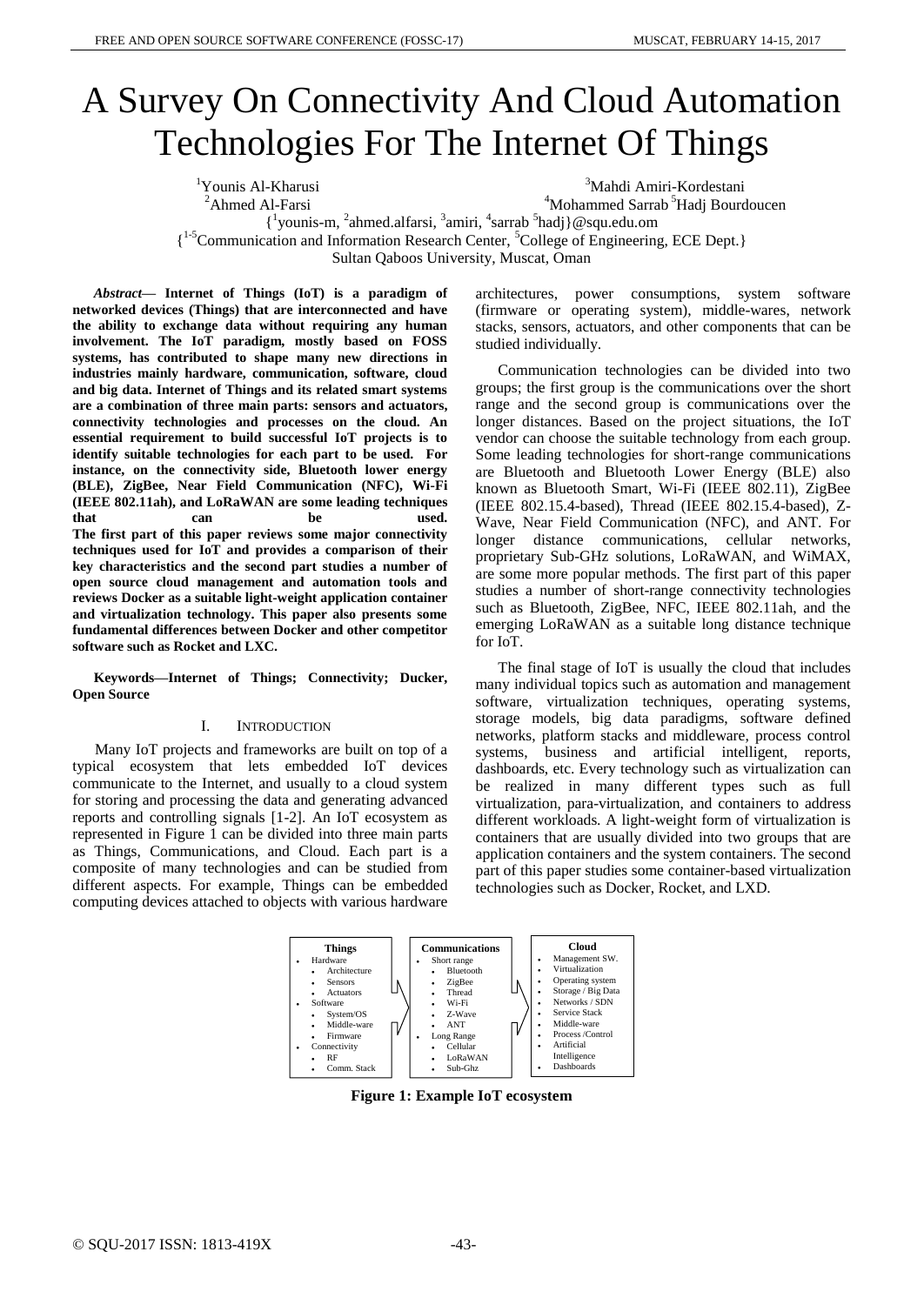#### II. IOT COMMUNICATIONS

## *A. Bluetooth*

Bluetooth is a wireless technology standard which is used to exchange data between devices in short-range using the frequency band of 2.4 GHz. It is predicted that over 10 billion Bluetooth enabled devices will be on the market by 2018 and Bluetooth will be the most common technique for many applications such as WPAN, M2M, and IoT [15].

Bluetooth Special Interest Group (SIG) introduced the Smart Bluetooth also know as Bluetooth Low Energy (BLE) [3] to address some IoT needs. BLE was initially available on the market since 2011 as Bluetooth 4.0 standard. BLE devices similar to Bluetooth operate in 2.4 GHz ISM band but the protocol is not backward compatible and a device can support each or both technologies concurrently.

The significant difference between Bluetooth and BLE is the concern of power consumption for communications. Many IoT applications need to exchange a small amount of data periodically and still run on the battery for many years. BLE can remains in sleep mode until a connection is initiated and therefore the power consumption is much lower than Bluetooth. The power consumption for Bluetooth is one watt, which is a lot for IoT applications, while in BLE; it is between 10 to 100 milliwatt.

Another difference between BLE and Bluetooth is connection period that is reduced to few milliseconds in BLE while it is about 100 milliseconds in Bluetooth. As a result the data rate of BLE is limited to 1 MB/s compared to 1 to 3 MB/s of Bluetooth.

BLE has an extensive support by many devices and systems and can be used to create personal area networks (PAN) to connect a few numbers of nodes. For instance iOS, Android, and Windows devices all support Bluetooth and BLE and can be connected to each other.

BLE is also an ideal solution for mobile users in short distances, while having many connected devices surround. For instance, BLE can be used for smart cars to connect all in vehicle devices such as audio system, dialing system, and speakers to get connected to the smart phone and to each other.

#### *B. ZigBee*

ZigBee [4-5] is a mesh network protocol which means that each node in this network is interconnected with another node. It uses the 2.4 GHz ISM frequency band, and is based on 802.15.4 IEEE standard. It can be used to implement a mesh network topology so that the information or data of each node can travel through other nodes until it reaches the gateway.

ZigBee is designed to carry a small amount of data over short to medium distances which may reach up to 250 meters (approximately) and can be used in local area network. In contrast to BLE that is mostly used for personal area network (PAN) and was originally designed to exchange data with big size at closer ranges.

While, the greater range coverage of ZigBee is an advantage over BLE, mesh topology has some limitations. For instance, network latency may easily happen if multiple

nodes try to pass their data through a single node and to reach to the gateway or endpoint. Due to this latency of mesh networks, ZigBee and similar technologies are not suitable for many applications especially the ones with a high density of nodes. Another problem is facing the ZigBee user which is related to the mobility such as mobile nodes or parking sensors when the nodes are moving and not fixed at one point.

## *C. NFC*

NFC [6] stands for Near Field Communication technology. NFC has some handy specifications that lead this technology to be a great solution for IoT connectivity such as the ease of use, direct or explicit interaction, low cost, and low energy. One of the most fields that NFC is used widely in smart home applications. NFC makes it easy connect, commission, and control IoT devices in smart homes [7]. For connecting, NFC enables the user to pair with devices that use other communication technologies, so NFC is helpful for devices that do not have interfaces such as sensors, light bulbs, and small appliances. For commissioning, NFC makes it easier to install the setup, logging data and maintaining the network. Regarding controlling, NFC, gives the user higher degree of flexibility and security and enable the user to control over settings and access privilege. NFC operates on 13.56 MHz frequency band with 424 Kbit/s bit rate and less than 20 cm coverage range.

#### *D. Wi-Fi*

Wi-Fi IEEE 802.11 protocol with many variants is one of the leading wireless communication technologies for IoT. Wi-Fi was originally designed to serve a limited number of devices, located indoor and with a short distance from the access point (and also from each other) with some high throughput data rates and is mostly used for local area networks (WLAN). The wide range adoption of Wi-Fi makes it the first choice for some IoT applications such as smartphones and mobile devices. However, the requirement of many embedded IoT applications is to have lower power consumption or data rates that grow the need for other technologies.

Because of the low power requirements for many IoT projects, many variants of Wi-Fi 802.11 such as a/b/g/n/ac are not suitable standards. Therefore, 802.11ah [5] standard was proposed to meet the new IoT lower-power applications. The aim of 802.11ah is to be an energy efficient standard and allow thousands of devices to work in a same physical area. The proposed coverage can also support much wider areas comparing to the older IEEE 802.11 standards and can theoretically reach to 1 Km in good conditions. Meanwhile, it can connect up to 8191 devices with by a single modern access point. IEEE 802.11ah is designed to operate on the unlicensed sub-1GHz band. One of the other interesting features of IEEE 802.11ah standards is that it can also coexistence with 802.15.4 standard

# *E. Thread*

Thread [16] is a new wireless networking protocol which has been developed specifically to support IoT applications. It was designed to introduce many features that are not available in current standards regarding power consumption, cost-effectiveness, and security models. Thread aims to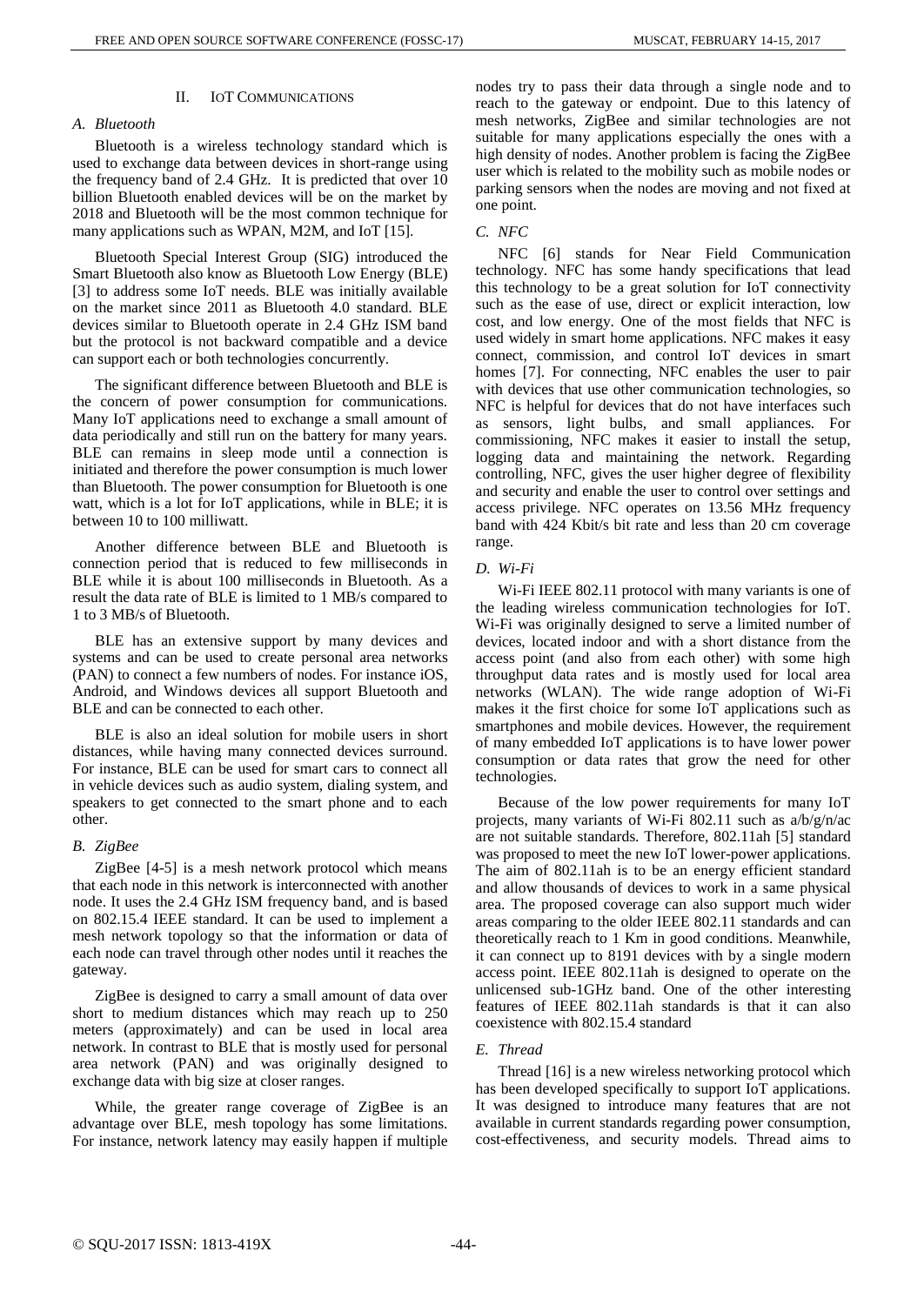allow hundreds of devices to communicate with each other quickly and in a reliable design. Thread can directly communicate to the cloud using Internet Protocol.

Thread group released the first version of Thread at 2015. Thread protocol is based on IEEE 802.15.4, and it is designed to enable the connectivity over IPv6. Thread is capable of connecting up to 250 devices securely using wireless mesh network. Thread operates in 2.4 GHz band with a maximum 250 Kbps data rate and provides many advantages for IoT applications such as direct connection to the Internet, security, simplicity, lower power consumptions, and reliability.

#### *F. LoRaWAN*

Bluetooth, ZigBee, NFC and IEEE 802.11ah are primary standards for short range communications. The coverage of these standards will make them incompatible for wider IoT applications such as smart cities and smart grids. Some IoT applications such as industrial IoT may also require embedded devices such as sensors and actuators to be transmit over longer distances while running on batteries.

<span id="page-2-0"></span>LPWAN (low-power wide area network) is an emerging standard to overcome coverage and power consumption limitations and better address wider IoT applications.

LPWAN such as LoRa [8] standard drops the overhead associated using mesh techniques that ZigBee and IEEE 802.11ah use to extend their coverage such as forwarding and routing features. LoRa presents much wider coverage to short-range wireless standards such as Zigbee. LoRa (sometimes referred as LoRaWAN) can cover hundreds of square kilometers and with a single gateway can address the whole city similar to cellular networks. Cellular techniques compare to LoRa have much higher data rates and power consumptions. LoRa is suitable for IoT and M2M applications that require a tiny amount of data to be transmitted over a very long distance.

### *G. Comparision*

A comparison of above studied wireless technologies regarding frequency, range, application, and data rate is represented a[t](#page-2-0)

[TABLE](#page-2-0) **1**. As represented in the table, each technology has its characteristics and highlights. For instance, LoRaWAN has a comprehensive coverage among all others while 802.11ah can achieve the highest data rate.

Other than the studied standards in this paper, many proprietary wireless solutions such as ANT are also very common among IoT devices.

TABLE 1. IOT WIRELESS TECHNOLOGIES SUMMARY

| TADLE T. IOT WINELESS TECHNOLOGIES SUMMANT |             |                 |              |                     |                            |
|--------------------------------------------|-------------|-----------------|--------------|---------------------|----------------------------|
|                                            | <b>BLE</b>  | ZigBee          | <b>NFC</b>   | 802.11ah            | LoRaWAN                    |
| Frequency                                  | 2.4         | 2.4             | 13.56        | Sub-1 GHz           | EU868, EU433, US915, AS430 |
| Range                                      | $50-100m$   | 50-100, 300m    | 20cm         | 1 Km                | $2 - 22 + Km$              |
| Application                                | <b>WPAN</b> | WPAN, LAN       | P2P          | <b>WLAN</b>         | <b>WWAN</b>                |
| Rate                                       | 1Mbps       | $20 - 250$ Kbps | 106-424 Kbps | 150 Kbps - 346 Mbps | $0.3 - 50$ Kbps            |

# III. CONTAINERS

Instead of running a full operating system on cloud infrastructure in the form of a virtual machine, Linux and some other operating systems can provide a lightweight virtualization mechanism known as containers. For instance Linux containers can create isolated environments [9-13] to execute Linux software without having to simulating a full system. The container environment executes on the top of the Linux kernel and can be limited to a fraction of hardware resources such as processing power, network, and main memory. The rich resource management features and the strong isolated environment of Linux containers are close to full feature virtualization technologies and without their overhead costs such as separate operating system kernel for guest systems. However containers compared to full virtualization technologies have their limitations as well. For instance it is only possible to repeat the same environment of host system for guest systems. This means by using Linux as host system, we can only have Linux as guests systems as well.

Containers do not have the overall delay of the boot process and other startup costs and hence can be started and deployed much faster than any other virtualization techniques [9-13]. Meanwhile, in a large system, using many virtual machines, there will be many redundant instances of the same software such as operating system kernel and many duplicated boot volumes.

There are two common methods to utilize the containers: system containers and application level containers. System containers also known as OS containers create a full user space such as a complete Linux distribution in the container. It is also possible to install, configure and run new applications on the container just like any virtual machine instance but it's impossible to upgrade, patch or customize the kernel due the kernel is shared among the container and the host system. System containers are useful when there is a need to have a complete sort of applications. Some common technologies for creating system containers are LXC, Linux VServer, OpenVZ, Solaris Zones and BSD Jails.

As described, a system container may contain a full set of softwares including some Internet services such as mail server, or it can address a single service such as web server. For better manageability and greater security, it is possible create a minimized runtime for each application and keep the containers small and efficient. The small system containers are the basis of application level containers.

Application level containers are mostly about providing an isolated execution environment for a single software. Having each process in a separate container makes it secure, simple to maintain, update, backup, and migrate the container. Application containers are also widely accepted by system programmer and administrators as a unified runtime environment to deploy and test new software. Application containers also allow system wide configurations and the depended software to be narrowed to the container level. It's also convenience to use containers in environments with rapid software changes such as DevOps model.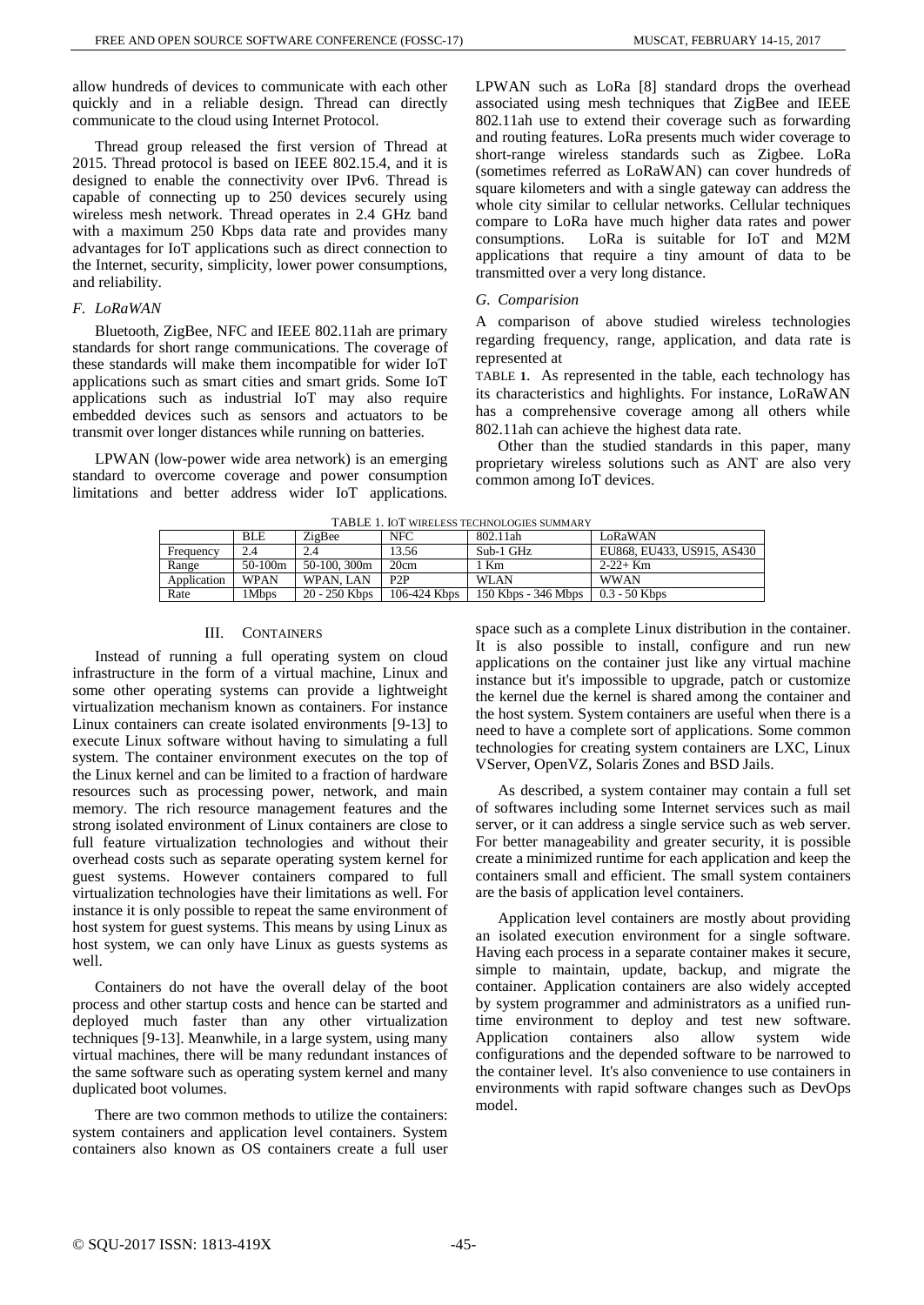## *A. Docker*

Docker [14] is an open-source project that enables the users to automate the process of software deployments in the form of application containers. Docker utilizes containers as an additional layer for software installation, configurations, and automation. Docker can create full isolated execution environments on Linux systems by using the Linux kernel namespaces, cgroups, and other features as operating system-level virtualization for applications.

Docker is designed to be platform independent. The Docker Engine can be installed on most commercial and open source platforms such as Windows, Linux, and Mac OS and applications in the form of Docker images can be imported, moved and executed on all supported platforms. Docker essentially brings the cloud computing paradigm and flexibility to individual applications and any software suite that is capable of running within containers.

Another advantage is application containers such as Docker is designed to be very small and independent from machine resources. This will bring a greater flexibility for system administrations to migrate a Docker container from host to another. The Docker specifications usually guarantee that the runtime environment will always remain identical. A stable runtime environment as application containers is also more convenience for developers to develop and distribute software.

Docker containers provide read-only runtime to the software and all the changes such as logs and created data are kept out of the container image very similar to "diff" files.

#### *B. Rocket*

As an alternative to Docker, CoreOS has introduced Rocket project (rkt) [10] as new container runtime environment which is also based on Linux containers technology. Both Rocket and Docker projects are targeting software automation tasks and to have a greater control over software installation and deployments using application containers. While Docker has a better focus on complex environments that can support a variety of situations such as microservers, Rocket is more structured to address essential tasks in a secure and fast model for better administration and automation of software even on desktop systems.

Rocket is the first implementation of the App Container Specification (appc), which was introduced by CoreOS to better describe and standardize portable application containers.

# *C. LXC*

LXC [9-12] is another mature and light-weight system container technology. LXC very similar to Docker and Rocket utilizes Linux containers based on Linux kernel cgroups and namespaces. As mentioned, application containers such as Docker are designed to have a single application within each container. In contrast, a system container very similar to a full Linux distribution will have a classic initial service such as "init" or "systemd" that will manage and start other services. As a result, a single LXC image can easily create sophisticated software suites such as an integrated web server with php and database services. It's also possible to create the same suites by application container, but it needs many containers for each service such as one for a web server, another for database and so forth.

#### *D. CoreOS*

Container Linux (CoreOS) is a new Linux, light-weight distribution with a focus on running typical applications inside containers. The aim of CoreOS is to create a better security, reliability, and automation model by isolating each process within a container.

The CoreOS has introduced Application Container specifications (appc) and Application Container Image (ACI) format. The Rocket is the first implementation of Application Containers that also uses ACI images. In contrast, the competitor technology, Docker does not support this specification yet, and hence Docker images are not compatible with ACI standard. Docker image format is accessible but in a proprietary form and it is possible to convert them to ACI, and other types of images with third party tools. Rocket also supports Docker and other forms of container image formats.

### IV. CONCLUSIONS

A number of major connectivity techniques and cloud automation tools have been studied in this paper. Each technology has some advantages and drawbacks. In terms of short-range communication technologies, BLE has some advantage over ZigBee and NFC on simple deployments mainly because of the data rate (1 Mbit/s) and the easy connectivity option to connect to smartphones and many other mobile devices. However BLE currently does not have native support for mesh network architecture, and ZigBee and the upcoming open protocol Thread can better address those needs.

LoRaWAN has currently an extensive coverage, very low power consumption, and readymade solutions. Other technologies such as LTE-M and WiFi IEEE 802.11ah can be the future candidates for higher data rates.

Regarding the containers, there are two main options namely the system containers such as LXC and the application containers such as Docker and Rocket. Docker offers many features that can support sophisticated situations and great tools for further integration with hosting providers and public image repositories. Docker is portable and possible to be executed directly from the command line on the host machine whether it is Linux, iOS or Windows. Docker also offers an extensive documentation with many images already available.

Rocket has its own advantages such as the support for the open specifications and is considered to be more secure as Docker needs a service to be running as root to manage containers and allocate resources but Rocket doesn't need that extra service. Rocket also uses a trusted key model for signing and verifying downloaded images that make them more secure.

#### ACKNOWLEDGMENT

This work is part of the research that is conducted at the "*Free and Open Source Software Laboratory*" at